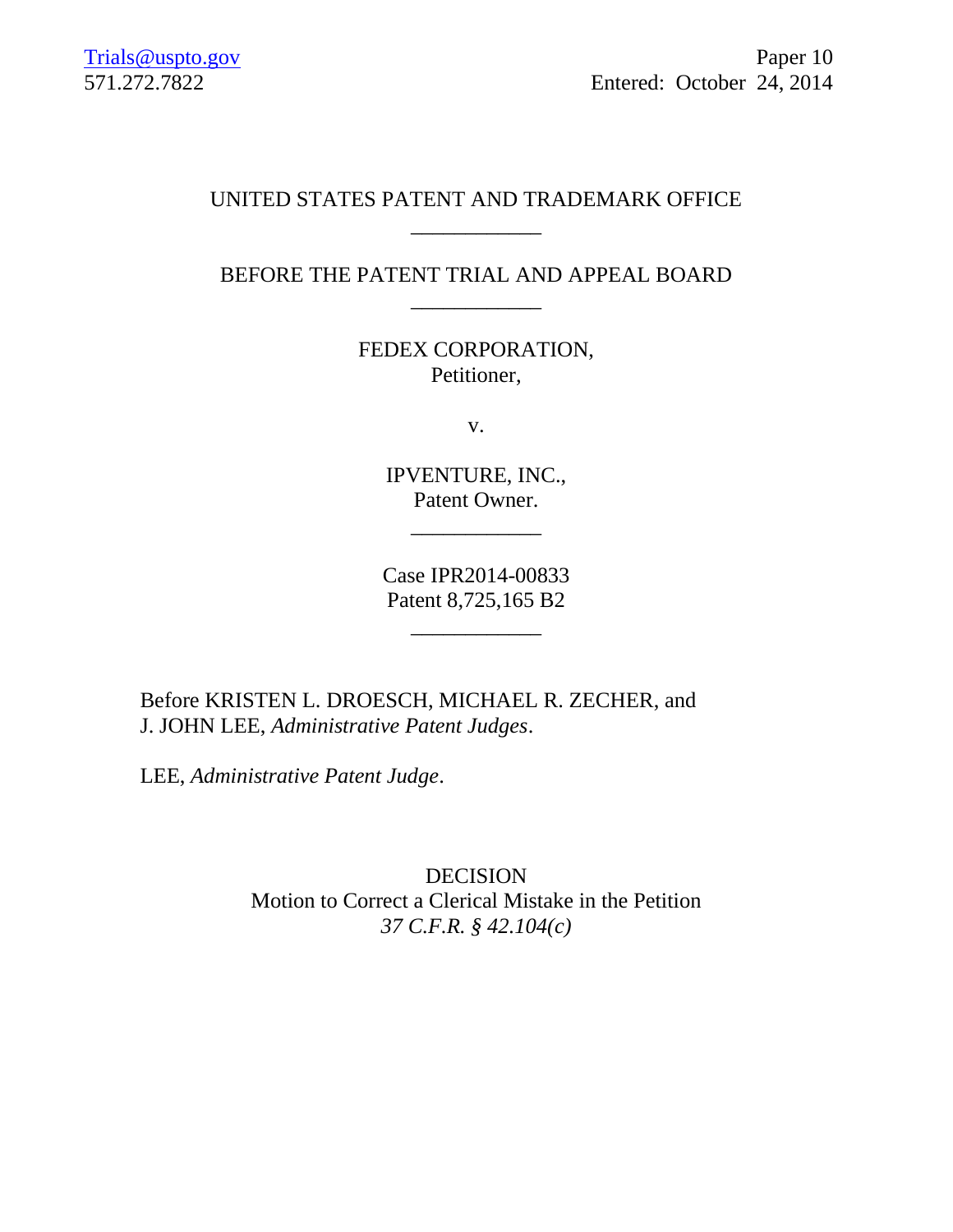Petitioner, FedEx Corporation ("FedEx"), filed a Petition requesting an *inter partes* review of claims 1–30 of U.S. Patent No. 8,725,165 B2 on May 30, 2014. Paper 2 ("Pet."). The Petition refers to Exhibit 1007 as U.S. Patent Application Publication No. 2002/0000916 A1 ("Richards Application"). Pet. 3. However, Exhibit 1007 as filed is a copy of the corresponding issued patent, U.S. Patent No. 6,492,904 B2 ("Richards Patent"), not the cited Richards Application. Ex. 1007. A conference call was held on October 17, 2014, at approximately 4:00 PM between:

- 1. Jeffrey Berkowitz and Michael V. Young, Sr., counsel for FedEx;
- 2. C. Douglass Thomas, counsel for Patent Owner, IpVenture, Inc. ("IpVenture"); and
- 3. Judges Kristen L. Droesch, Michael R. Zecher, and J. John Lee.

On the call, FedEx requested authorization to file a motion to file a corrected version of Exhibit 1007. IpVenture indicated it would not oppose the motion. Consequently, we authorized FedEx to file a Motion to Correct a Clerical Mistake in the Petition under 37 C.F.R. § 42.104(c) for the sole purpose of substituting a corrected Exhibit 1007. On October 20, 2014, FedEx filed such a motion styled as a "Stipulated Motion to File Replacement Exhibit 1007." Paper 9 ("Motion").

FedEx has the burden to establish it is entitled to the relief requested. 37 C.F.R. § 42.20(c). In doing so, FedEx is required to set forth a "full statement of the reasons for the relief requested," including a detailed explanation of the significance of the material facts and evidence. 37 C.F.R.  $§$  42.22(a)(2). Under 37 C.F.R. § 42.104(c), a petitioner may move to correct "a clerical or typographical mistake in the petition." For the reasons discussed below, we deny FedEx's Motion without prejudice.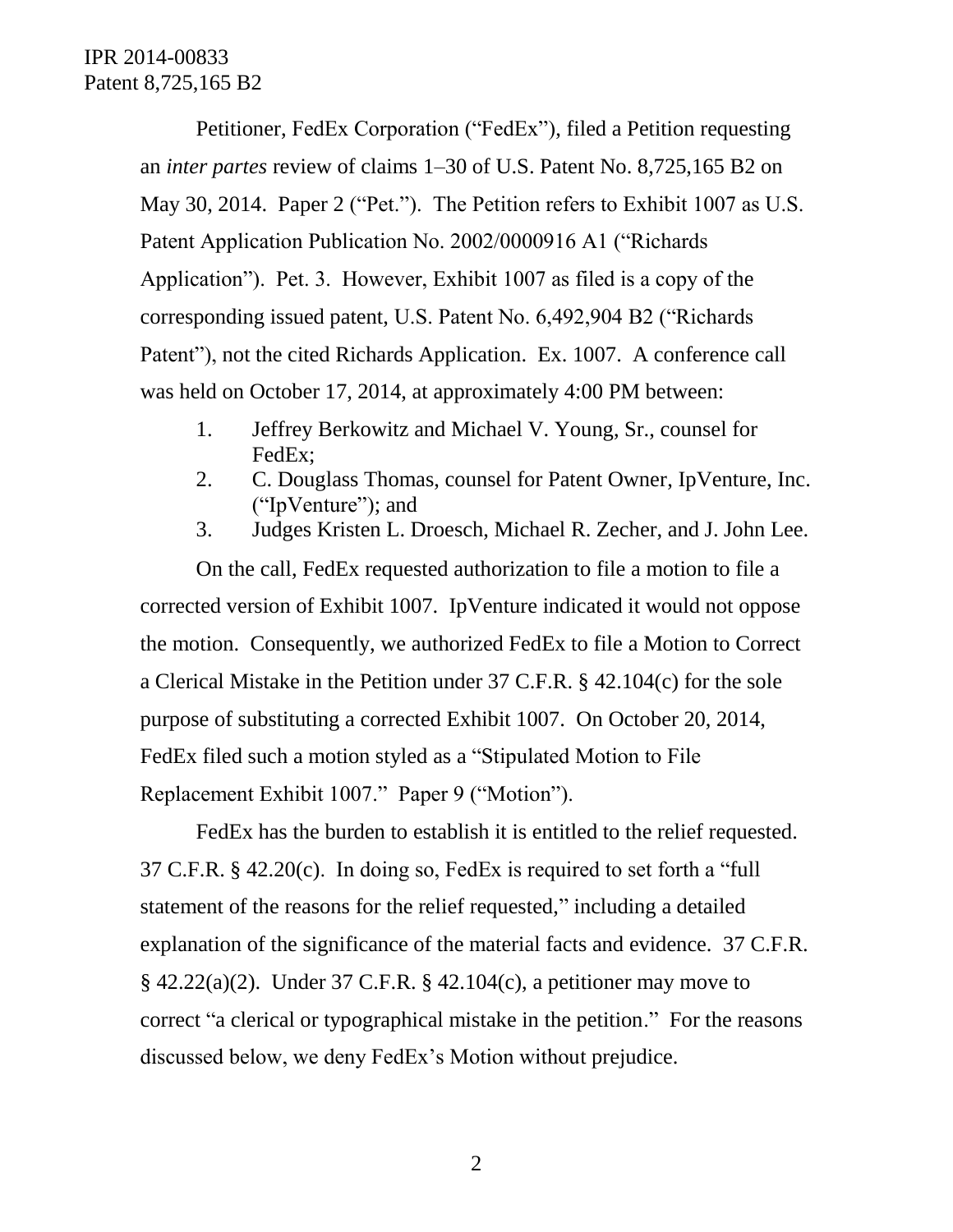## IPR 2014-00833 Patent 8,725,165 B2

Here, the only basis alleged to support the Motion is the conclusory statement that "[a] clerical error, however, lead [sic] to the filing of [the Richards Patent]." Paper 9. The Motion does not explain what the alleged clerical error was or the circumstances of the error. Nor does the Motion address whether the requested relief would have "any substantial substantive effect, including any effect on the patent owner's ability to file a preliminary response." *See* Changes to Implement *Inter Partes* Review Proceedings, Post-Grant Review Proceedings, and Transitional Program for Covered Business Method Patents; Final Rule, 77 Fed. Reg. 48,680, 48,699 (Aug. 14, 2012) (response to comment 34). While the statement of the reasons for the relief requested need not be extensive or exquisitely detailed, more is required than a conclusory statement that merely asserts the pertinent rule's requirements are met.

However, we recognize that IpVenture has indicated it would not oppose the relief sought by FedEx, and that the relief requested may produce a clearer record. Accordingly, we authorize FedEx to file a second Motion to Correct a Clerical Mistake in the Petition under 37 C.F.R. § 42.104(c) to afford FedEx the opportunity to address sufficiently the facts and circumstances of the alleged clerical error and any substantial substantive effects of the requested relief.

#### ORDER

### It is

ORDERED that FedEx's Stipulated Motion to File Replacement Exhibit 1007 is DENIED without prejudice; and

FURTHER ORDERED that FedEx shall have until October 30, 2014, to file a second Motion to Correct a Clerical Mistake in the Petition under 37

3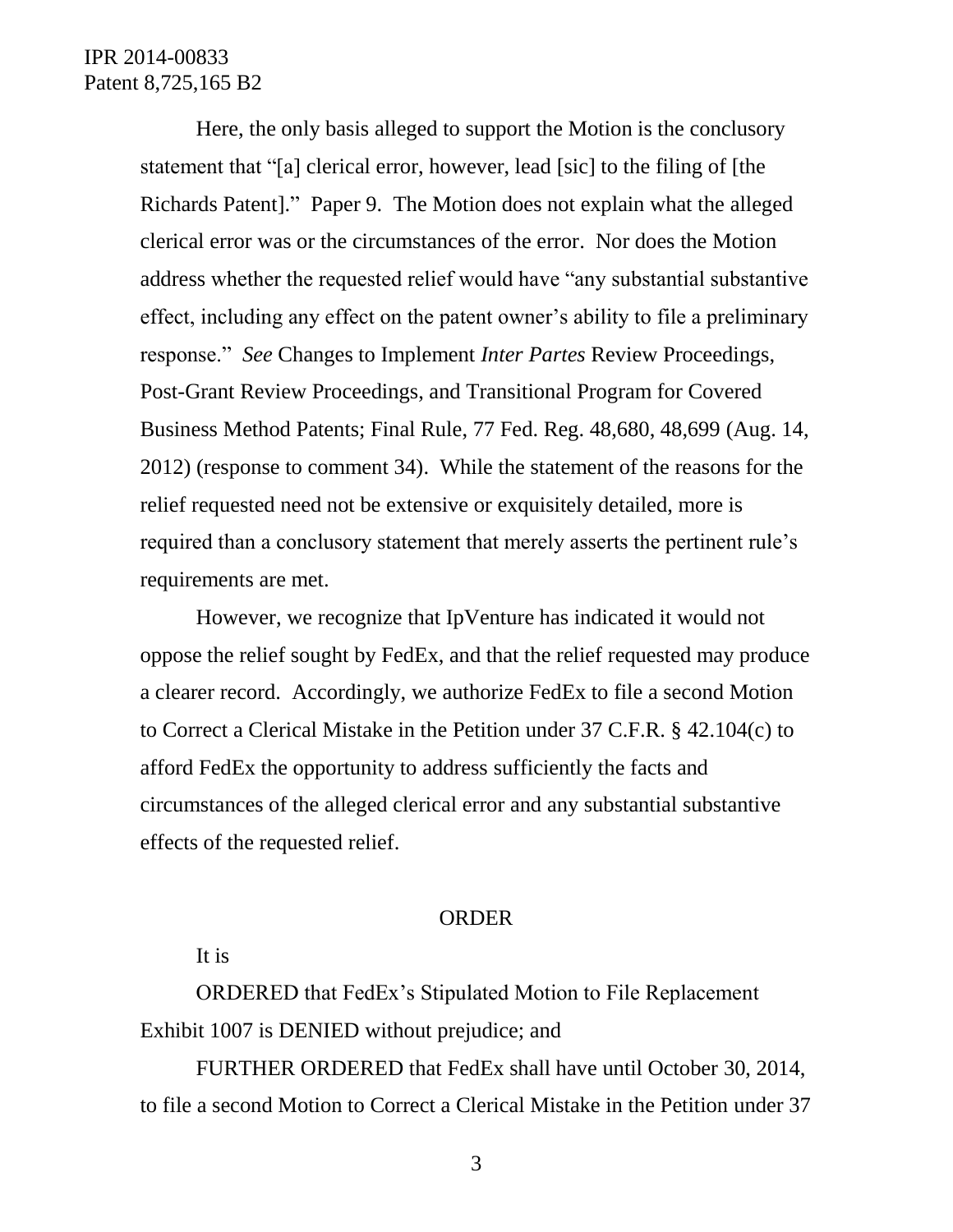IPR 2014-00833 Patent 8,725,165 B2

> C.F.R. § 42.104(c). Such motion shall include a full statement of the reasons for the relief requested as required under 37 C.F.R. § 42.22(a)(2), and may include one or more declarations in support of the motion.